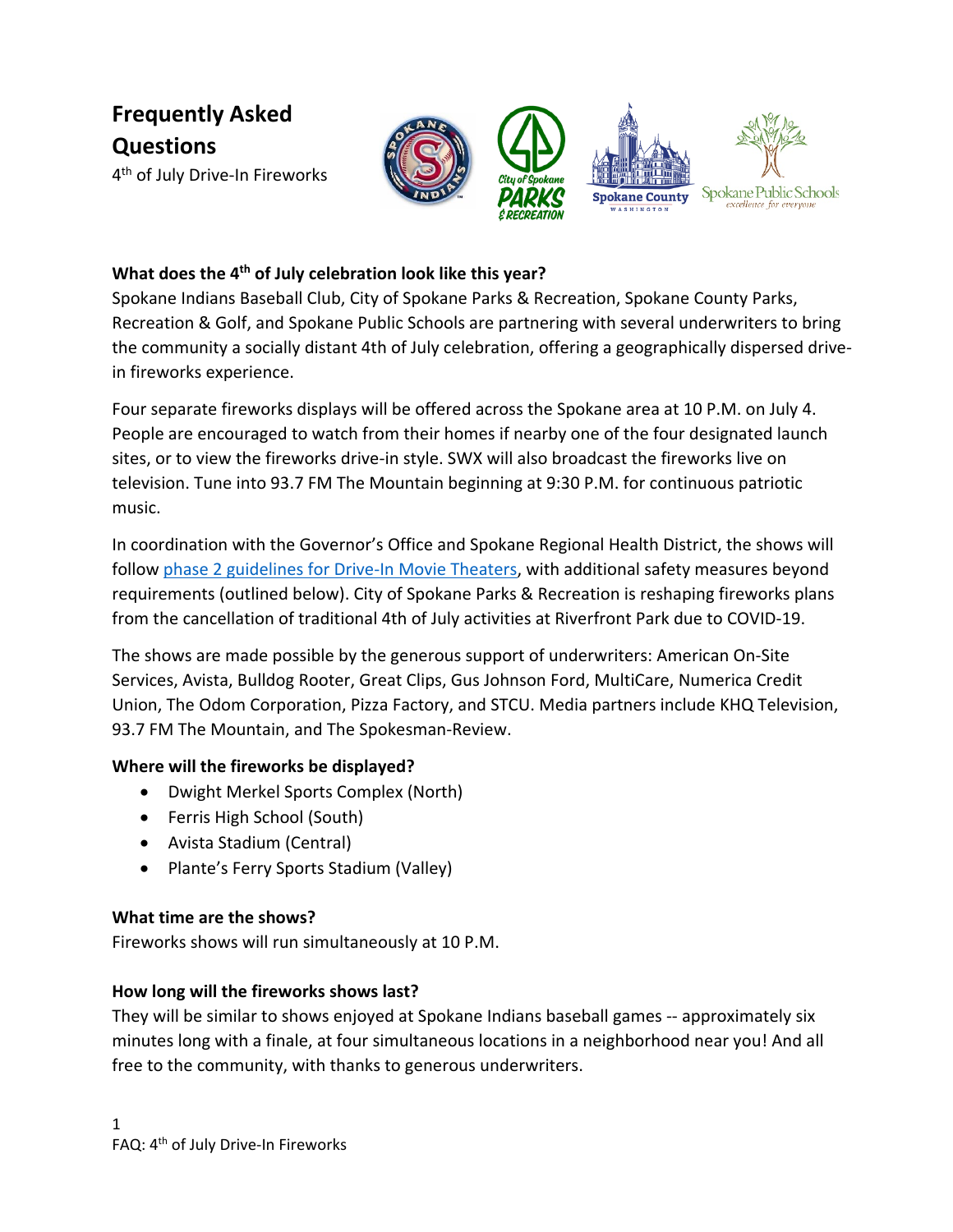## **What time can I arrive to park?**

Parking lots will open at 9 P.M.

## **Why don't parking lots open sooner?**

Opening up the lots one hour prior to the shows focuses on safety by discouraging crowds from gathering in the lots all day amidst COVID-19 safety measures, in alignment wit[h phase 2](https://www.governor.wa.gov/sites/default/files/COVID19%20Phase%202%20Drive%20In%20Theaters%20Guidance.pdf?utm_medium=email&utm_source=govdelivery)  [guidelines for Drive-In Movie Theaters.](https://www.governor.wa.gov/sites/default/files/COVID19%20Phase%202%20Drive%20In%20Theaters%20Guidance.pdf?utm_medium=email&utm_source=govdelivery) One hour provides a window of equal opportunity for people to park, and we will have traffic control and parking attendants to assist with parking.

## **How many parking spots are available?**

Cars will be parked every-other space to foster social distancing, in alignment with phase 2 guidelines for drive-in theaters. Approximately 1,700 spaces will be available between four locations: Avista Stadium (560), Ferris High School (250), Dwight Merkel Sports Complex (550), and Plante's Ferry Sports Stadium (330). Lots are anticipated to fill quickly after opening at 9 P.M., and will close when full. Please have a second or third parking option in mind in case you encounter a full parking lot. Many people will be able to view the fireworks from their nearby homes, and SWX will broadcast the fireworks live on television.

# **If the lots are full when I arrive, where else can I park?**

Prior to the event, consider the area and have a parking plan B and C in mind. Please be respectful of privately-owned parking lots nearby, and if parking on the streets, be courteous to neighbors and obey parking laws. Also keep in mind, SWX will broadcast the fireworks live on television.

# **Will you have people directing parking?**

Each parking lot will be staffed with several licensed security personnel and police officers to position vehicles appropriately, and to ensure the safety and security of attendees within the designated event parking areas throughout the duration of the event.

# **What COVID-19 precautions are you taking?**

In coordination with the Governor's Office and Spokane Regional Health District, phase 2 [guidelines for Drive-In Movie Theaters](https://www.governor.wa.gov/sites/default/files/COVID19%20Phase%202%20Drive%20In%20Theaters%20Guidance.pdf?utm_medium=email&utm_source=govdelivery) will be followed during this drive-in fireworks celebration.

In addition, the following protocols and safety measures will be in place above and beyond requirements: hand sanitizer will be provided to all visitors courtesy of Numerica, and on-site security and parking personnel will help maintain distancing. After the event, vehicles will be escorted out of the lots in a timely manner and parking lots will be closed.

# COVID-19 protocols for the drive-in fireworks celebration:

- 1. Parking lots will open 60 minutes prior to the event to discourage pre-event functions
- 2. Vehicles will be parked every-other space to ensure a minimum of 10' distance between each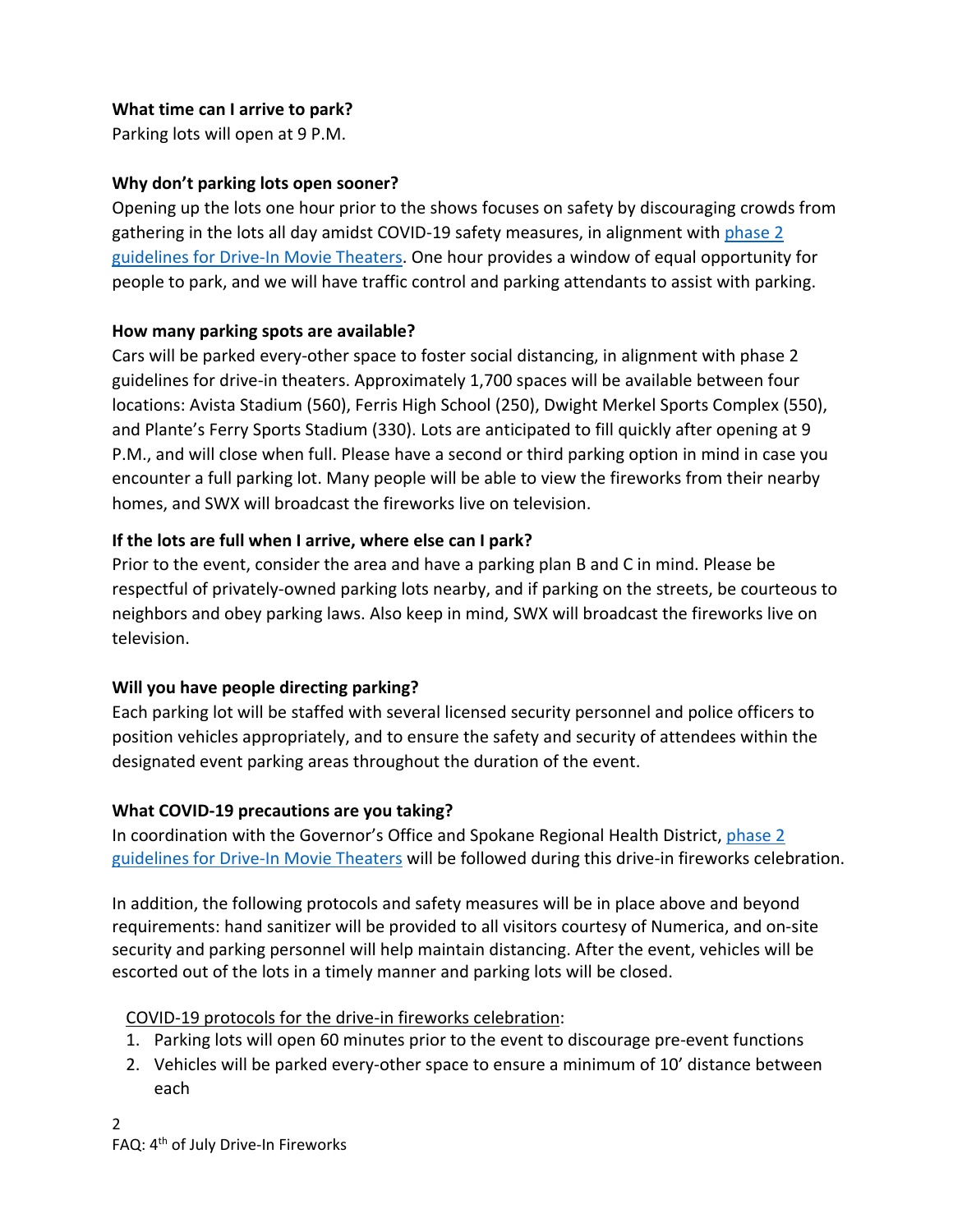- 3. Guests must remain in their vehicles except to visit the restroom
- 4. Guests must wear a cloth face covering when leaving the vehicle for any reason, per the statewide mask order issued by the state Secretary of Health
- 5. Signage will be placed at the entrance outlining social distancing guidelines
- 6. Security personnel will distribute hand sanitizer
- 7. Security personnel will also place a flyer under each vehicle's windshield wiper, facing inward, outlining event-specific COVID safety procedures
- 8. Each parking lot will be staffed with between six and 15 licensed security personnel plus two police officers to direct traffic, position vehicles appropriately, and ensure the safety and security of attendees
- 9. Event staff and security personnel are required to wear face masks and gloves at all times. Anyone with flu-like symptoms will not be allowed to work the event.
- 10. Portable restrooms will be available; the number of guests lined up at one time will be limited to further decrease interaction between guests

## **How does this event meet phase 2 guidelines, isn't it a large gathering?**

The [phase 2 guidelines for Drive-In Movie Theaters](https://www.governor.wa.gov/sites/default/files/COVID19%20Phase%202%20Drive%20In%20Theaters%20Guidance.pdf?utm_medium=email&utm_source=govdelivery) will be followed during this drive-in fireworks celebration, in coordination with the Governor's Office and Spokane Regional Health District. Additional precautions above and beyond requirements will be taken, including handing out sanitizer, providing security and parking personnel, and closing the lots soon after the fireworks shows end.

### **Will toilets be available?**

Portable toilets with hand sanitizer will be on site, courtesy of American On-Site Services.

### **Can I watch the fireworks from the adjacent park/greenspace?**

Please follow current phase 2 guidelines while enjoying green spaces, including social distancing and CDC recommendations to slow the spread of germs. Keep in mind that parking lots will be closed during the day, and open at 9 P.M. for drive-in viewing.

### **Do the fireworks shows meet the noise ordinance?**

Yes. Spokane County Code 6.12.020, A8 provides an exception to the noise ordinance for "sounds originating from officially sanctioned parades and other public events." City of Spokane Municipal Code 10.08D.040 has an exemption for events that receive a special event permit.

### **Who is paying for the fireworks and community celebration?**

Several generous underwriters are contributing to provide the community a free fireworks celebration: American On-Site Services, Avista, Bulldog Rooter, Great Clips, Gus Johnson Ford, MultiCare, Numerica Credit Union, The Odom Corporation, Pizza Factory, and STCU. Media Partners include KHQ Television, 93.7 FM The Mountain, and The Spokesman-Review.